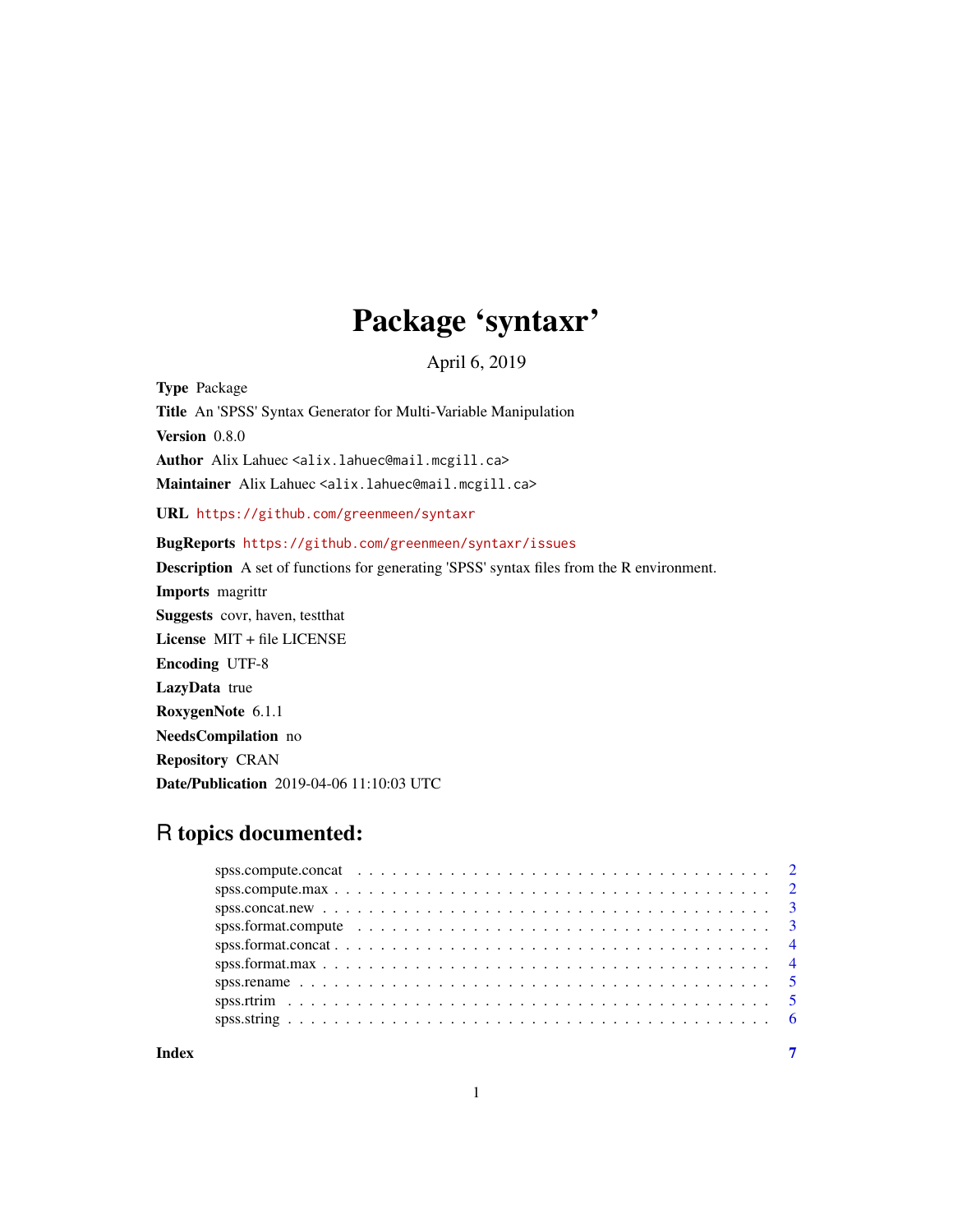<span id="page-1-0"></span>

## Description

Generate SPSS 'COMPUTE' syntax to compute the CONCAT() of two (sets of) variables.

## Usage

spss.compute.concat(str1, str2, names)

## Arguments

| str1  | the first argument for CONCAT().              |
|-------|-----------------------------------------------|
| str2  | the second argument for CONCAT().             |
| names | the name(s) of the variable(s) to be created. |

## Examples

```
spss.compute.concat("feedback", "feedback_f", "enfr.feedback")
spss.compute.concat("feedback", "feedback_f", "enfr.feedback")
```

| spss.compute.max | Generate SPSS 'COMPUTE' syntax to compute the MAX() of two (sets |  |
|------------------|------------------------------------------------------------------|--|
|                  | of) variables.                                                   |  |

## Description

Generate SPSS 'COMPUTE' syntax to compute the MAX() of two (sets of) variables.

## Usage

```
spss.compute.max(var1, var2, append = "new.", \dots)
```
## Arguments

| var1     | the first argument for $MAX()$ . Used for the naming of the output variable(s).                                           |
|----------|---------------------------------------------------------------------------------------------------------------------------|
| var2     | the second argument for $MAX()$ .                                                                                         |
| append   | specifies the text that should be appended to the name(s) of the variable(s) in<br>var1 to create the output variable(s). |
| $\cdots$ | any additional arguments that can be passed to functions spss.format.max and<br>spss.format.compute                       |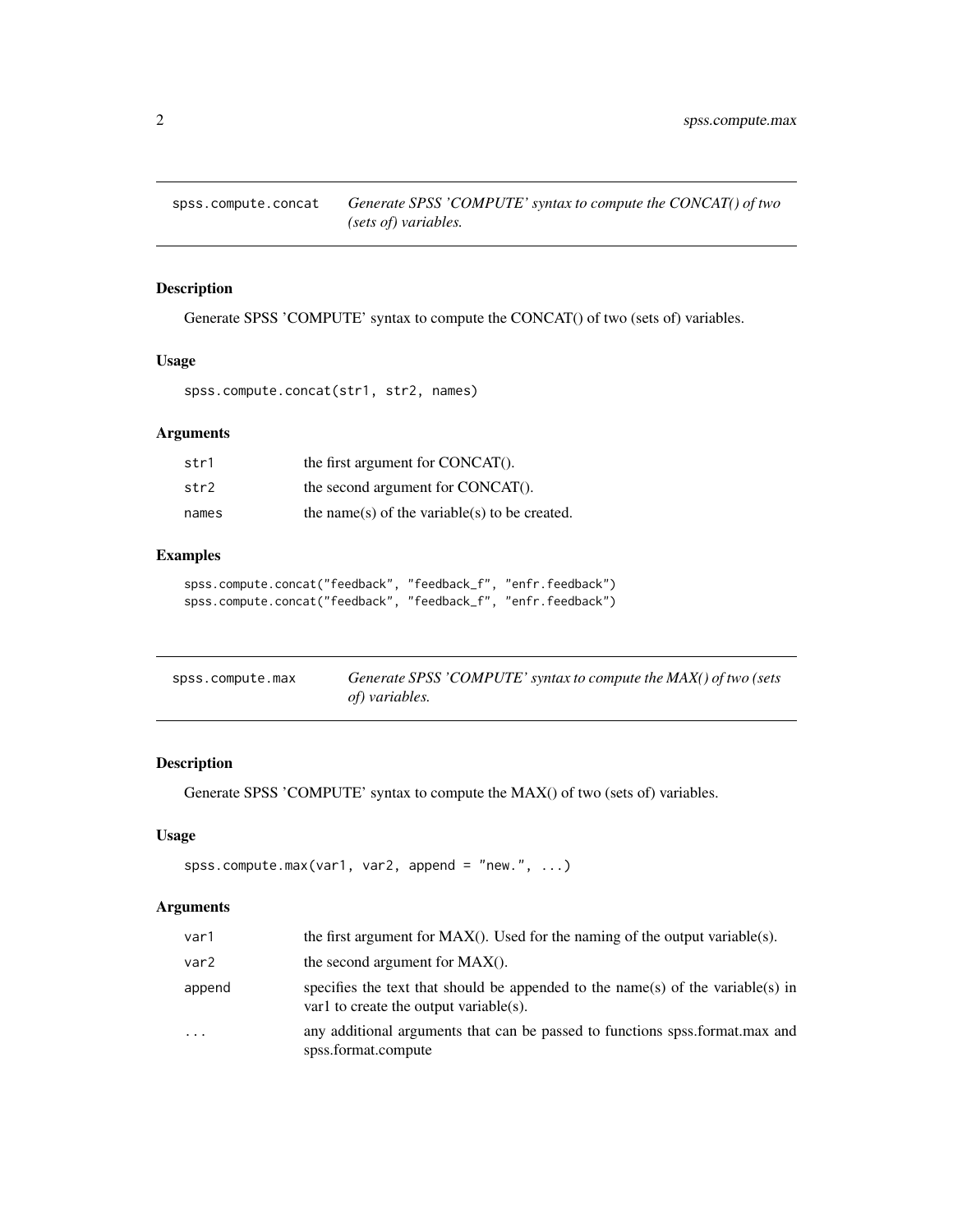## <span id="page-2-0"></span>spss.concat.new 3

#### Examples

```
spss.compute.max(c("dob", "income"), c("dob_f", "income_f"), append = "total.")
spss.compute.max(c("dob", "income"), c("dob_f", "income_f"))
```

| spss.concat.new | Generate SPSS 'STRING' syntax and 'COMPUTE' syntax to compute |
|-----------------|---------------------------------------------------------------|
|                 | <i>the CONCAT() of two (sets of) variables.</i>               |

#### Description

Generate SPSS 'STRING' syntax and 'COMPUTE' syntax to compute the CONCAT() of two (sets of) variables.

## Usage

```
spss.concat.new(str1, str2, append = ", name = ", ...)
```
#### Arguments

| str1     | the first argument for CONCAT $()$ . Used for the naming of the output variable $(s)$ .                                                                       |
|----------|---------------------------------------------------------------------------------------------------------------------------------------------------------------|
| str2     | the second argument for CONCAT().                                                                                                                             |
| append   | specifies the text that should be appended to the name(s) of the variable(s) in<br>str1 to create the output variable(s). Defaults to an empty string.        |
| name     | specifies the name of the new String variable to be created. Defaults to an empty<br>string; if left unspecified, the function will use the append parameter. |
| $\cdots$ | any additional arguments that can be passed to functions spss.string and spss.compute.concat                                                                  |

#### Examples

```
spss.concat.new(c("dob", "income"), c("dob_f", "income_f"), append = "total.")
spss.concat.new(c("dob", "income"), c("dob_f", "income_f"))
```

| spss.format.compute | Generate SPSS 'COMPUTE' syntax to carry out an operation on two |
|---------------------|-----------------------------------------------------------------|
|                     | (sets of) variables.                                            |

## Description

Generate SPSS 'COMPUTE' syntax to carry out an operation on two (sets of) variables.

#### Usage

spss.format.compute(output, operation)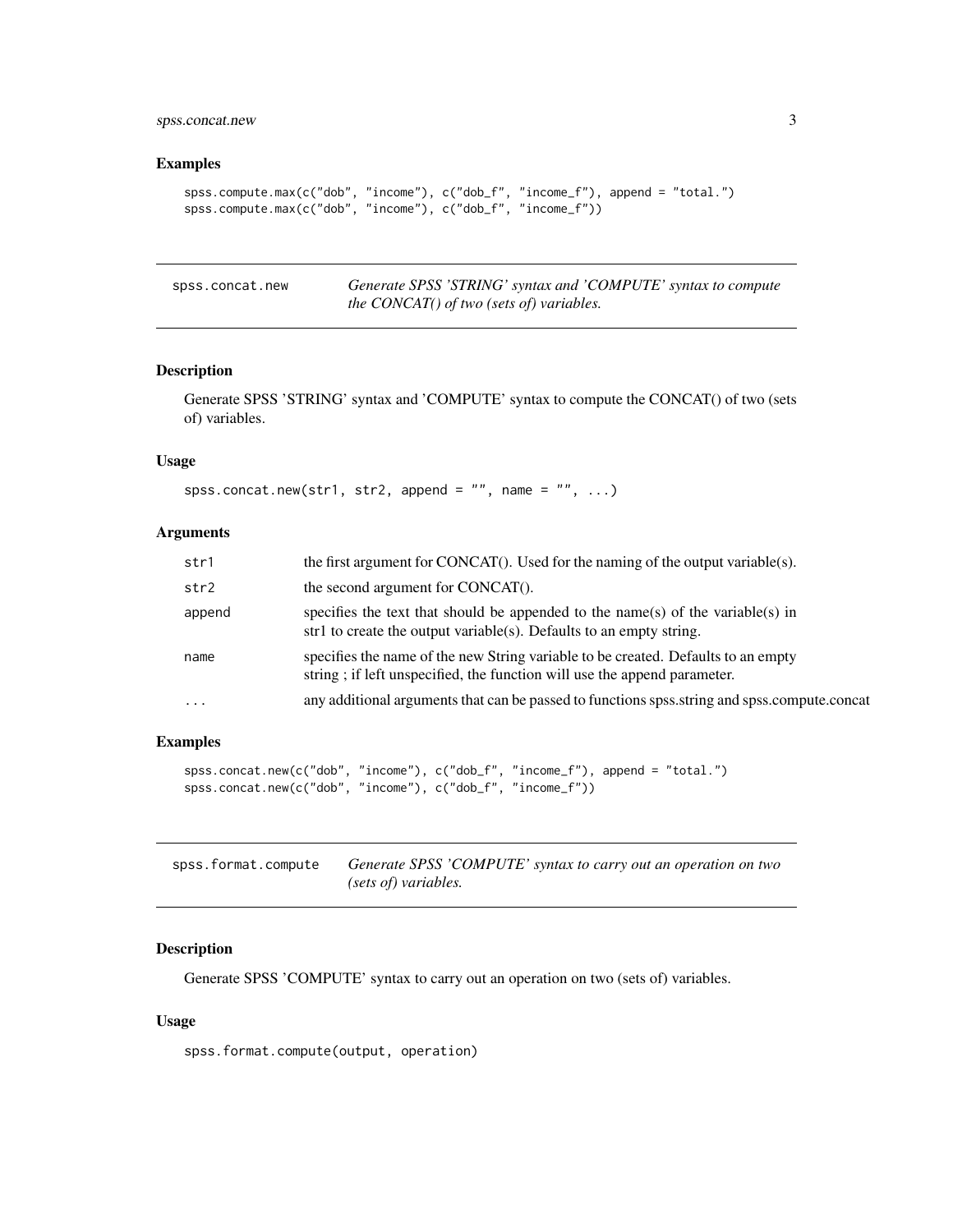#### <span id="page-3-0"></span>Arguments

| output    | specifies the name(s) of the output variable(s) of $COMPUTE()$ . |
|-----------|------------------------------------------------------------------|
| operation | specifies the computational operation to be carried out.         |

#### Examples

```
spss.format.compute("new.var", "MAX(var1,var2)")
spss.format.compute(c("dob", "comments"), c("MAX(dob,dob_f)", "CONCAT(comments,comments_f)"))
spss.format.compute("string.var", "CONCAT(string1,string2)")
```
spss.format.concat *Generate SPSS 'concat()' syntax for two (sets of) variables.*

## Description

Generate SPSS 'concat()' syntax for two (sets of) variables.

#### Usage

spss.format.concat(var1, var2)

## Arguments

| var1 | the first argument for concat().  |
|------|-----------------------------------|
| var2 | the second argument for concat(). |

#### Examples

```
spss.format.concat(c("dob", "income"), c("dob_f", "income_f"))
spss.format.concat("income", "income_f")
```
spss.format.max *Generate SPSS 'MAX()' syntax for two (sets of) variables.*

#### Description

Generate SPSS 'MAX()' syntax for two (sets of) variables.

#### Usage

spss.format.max(var1, var2)

#### Arguments

| var1 | the first argument for $MAX()$ . |
|------|----------------------------------|
| var2 | the second argument for MAX().   |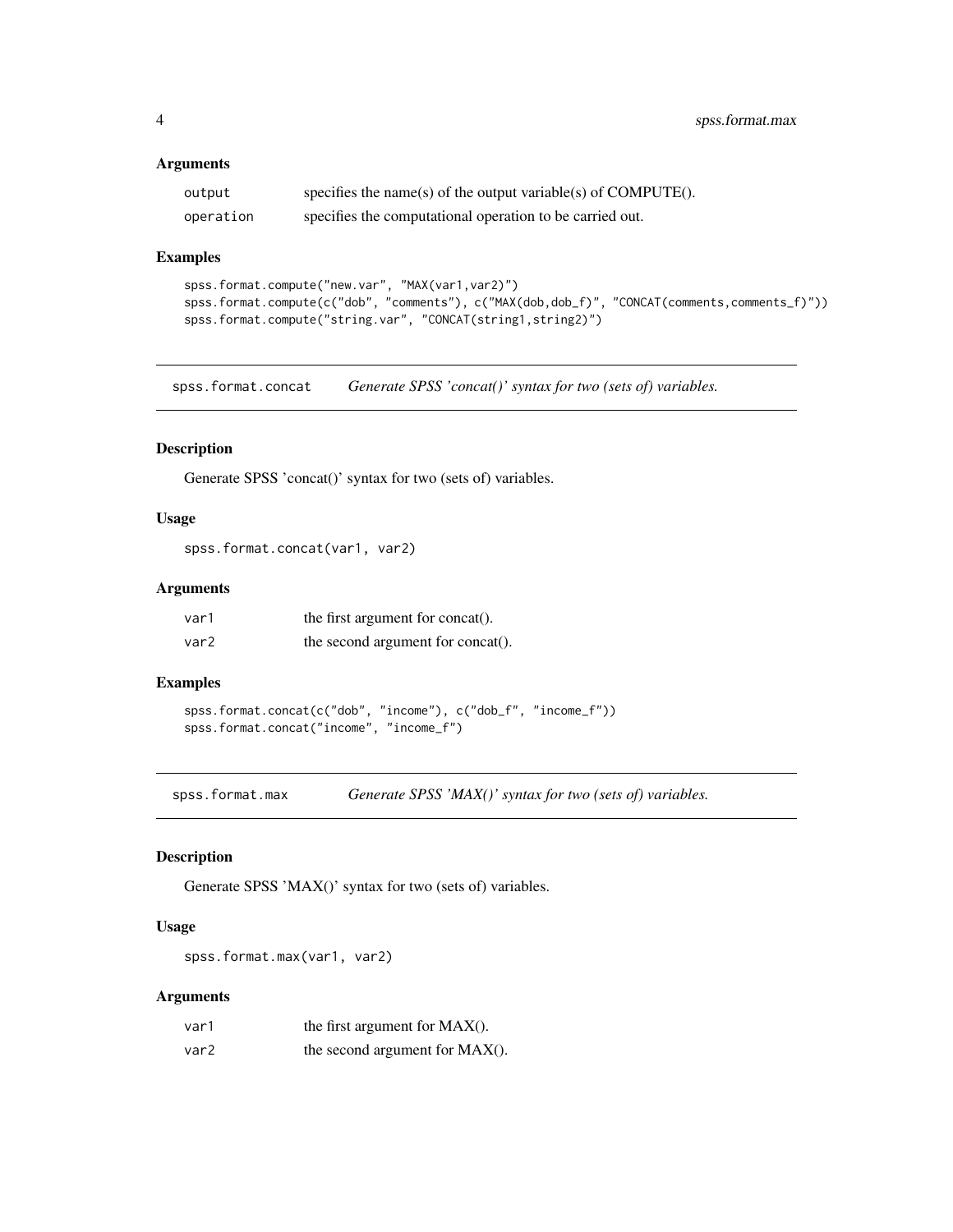## <span id="page-4-0"></span>spss.rename 5

## Examples

```
spss.format.max(c("dob", "income"), c("dob_f", "income_f"))
spss.format.max("income", "income_f")
```

| spss.rename | Generate SPSS 'RENAME' syntax to rename a (set of) variables into |  |  |  |
|-------------|-------------------------------------------------------------------|--|--|--|
|             | another.                                                          |  |  |  |

## Description

Generate SPSS 'RENAME' syntax to rename a (set of) variables into another.

## Usage

spss.rename(values, rename)

## Arguments

| values | the variable( $s$ ) to be renamed. |
|--------|------------------------------------|
| rename | the name(s) to use for renaming.   |

#### Examples

```
spss.rename(c("oldname1", "oldname2", "oldname3"), c("new1", "new2", "new3"))
spss.rename(c("oldname1", "oldname2"), c("new1", "new2"))
```
spss.rtrim *Generate SPSS 'RTRIM' syntax to apply RTRIM() to a string variable.*

## Description

Generate SPSS 'RTRIM' syntax to apply RTRIM() to a string variable.

#### Usage

```
spss.rtrim(str)
```
#### Arguments

str the string argument for RTRIM().

## Examples

spss.rtrim("variable\_to\_be\_trimmed")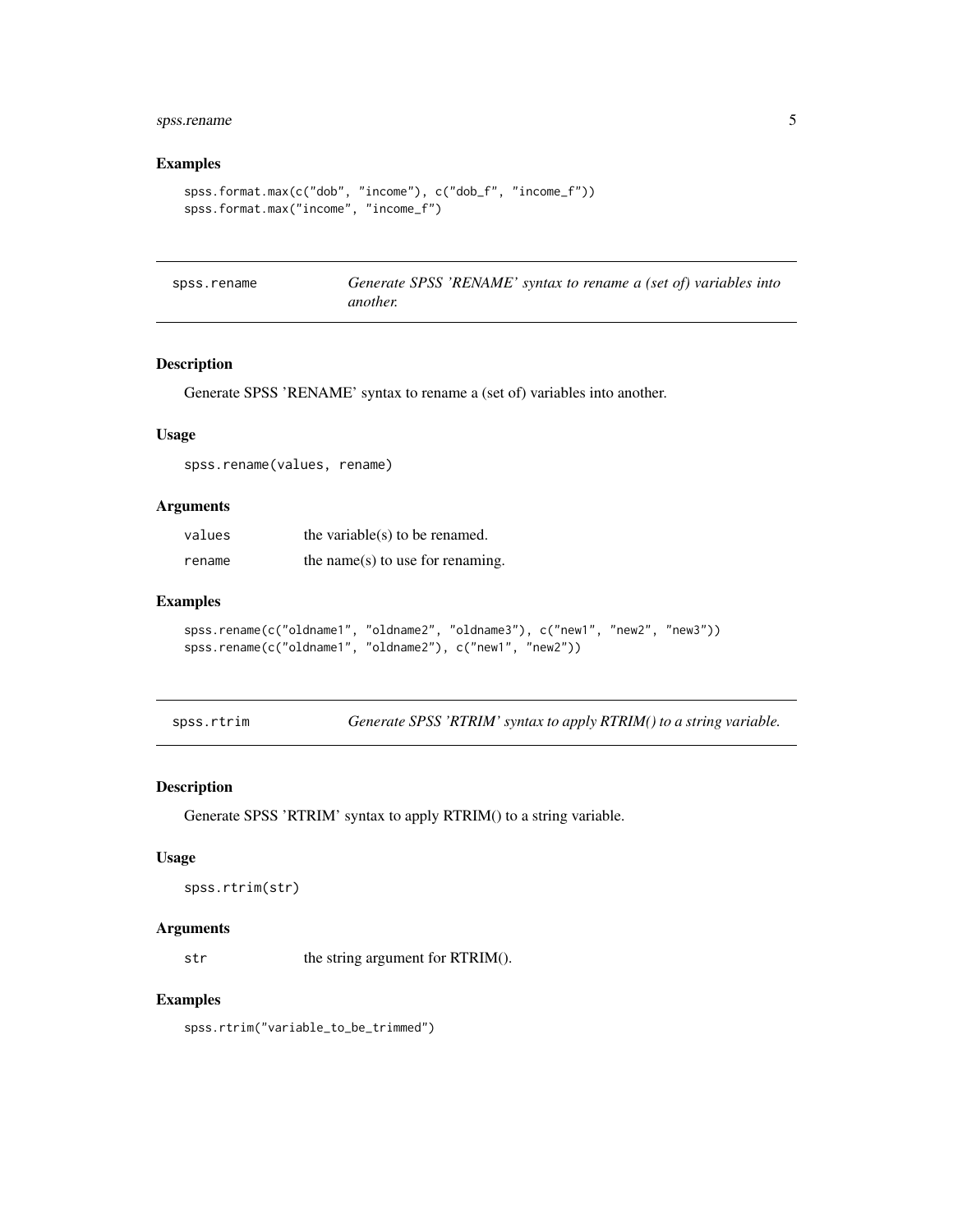<span id="page-5-0"></span>

## Description

Generate SPSS 'STRING' syntax to create a variable of type string.

## Usage

```
spss.string(names, string.format = "A15")
```
## Arguments

| names | the name(s) of the variable(s) to be created.                                                             |  |
|-------|-----------------------------------------------------------------------------------------------------------|--|
|       | string format specifies the formatting to use when creating the string variable. Defaults to<br>$"A15"$ . |  |

## Examples

```
spss.string("my.string")
spss.string("long.string", string.format = "A40")
```